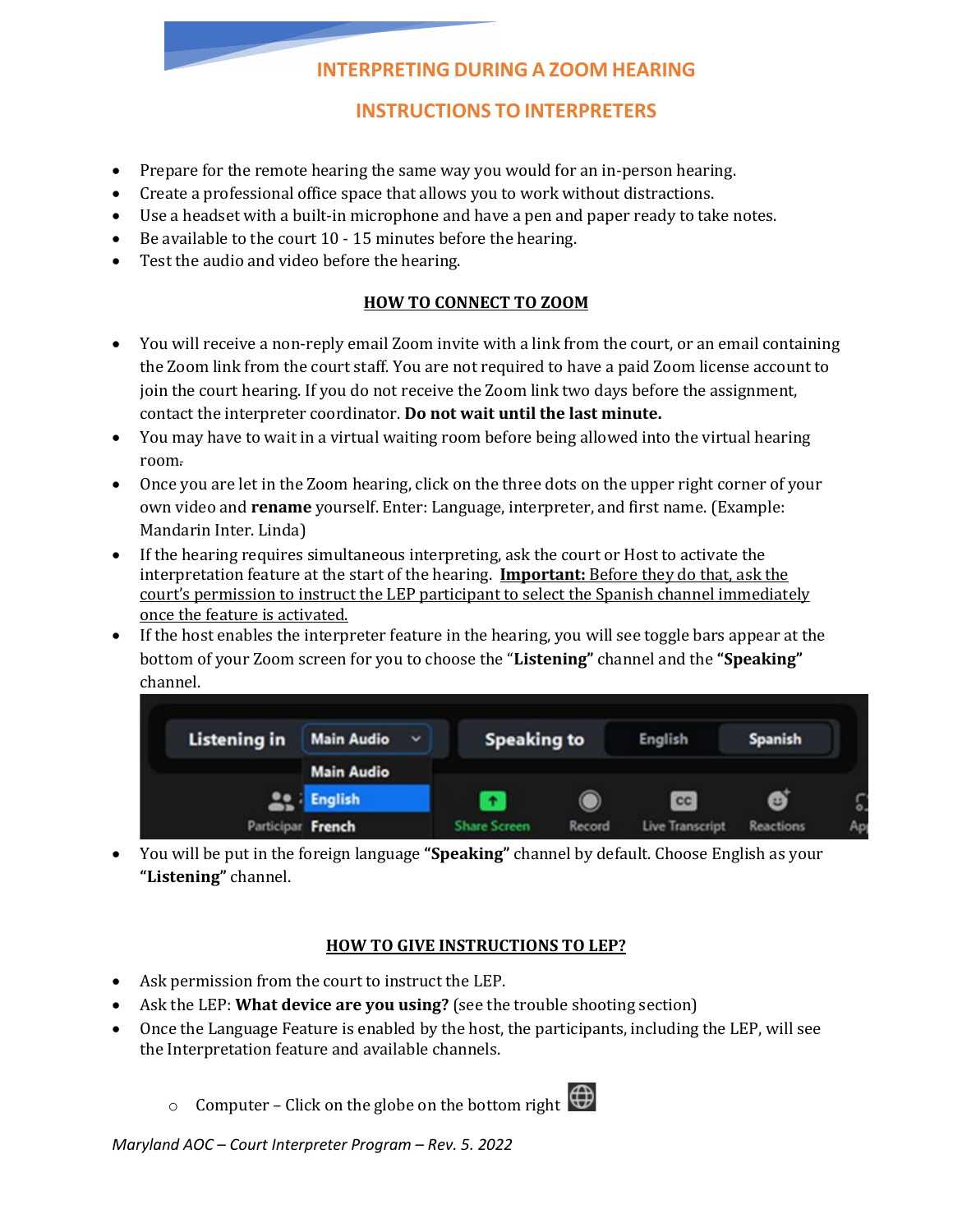- o Phone Click on 3 dots found on the bottom right side
- o Tablet Click on 3 dots found on the top right side
- **Important:** The LEP and the interpreters have different controls in Zoom. This is what the LEP sees:



### **HOW TO COMMUNICATE WITH THE JUDGE/MAGISTRATE/ZOOM HOST?**

- State your name, language, and "Certified" or "Qualified" status.
- Ask the court's permission to explain the Interpretation feature to the LEP. Make sure the LEP participant understands the use of the channels. Inform the court when you and the LEP participant are ready to proceed.
- Depending on the nature of the hearing, you can recommend that the LEP participant switch to the foreign-language channel so you can interpret simultaneously**.**
- If you are speaking to the foreign language channel interpreting simultaneously and need to address the court, don't forget to switch your **"Speaking"** channel to English. The LEP participant may or may not need to switch to the English channel. Don't forget to switch your **"Speaking"** channel back to the foreign-language to continue interpreting for the LEP.
- Keep the judge updated on any impediments you or the LEP may encounter during the video hearing (lost audio or video connection; can't hear the parties, etc.)
- Do not disconnect from the video call until the judge or magistrate dismisses you.

#### **TEAM INTERPRETING IN ZOOM**

- For hearings that require team interpreting, you will receive your team interpreting assignment via ScheduleInterpreter with the name and phone number of your teammate. If you don't receive this information two days before the assignment, contact the interpreter coordinator.
- Contact your team interpreter as soon as you can after you are assigned and establish a protocol for how you will work together during the hearing:
	- 1. Once the language channels are activated, interpreters will not be able to hear each other on Zoom in the same speaking channel. Team interpreters will not have a separate channel on Zoom to communicate with each other privately. You will need to establish a separate connection, outside of Zoom, to communicate with each other.
		- o Option one: Use text messages for switching.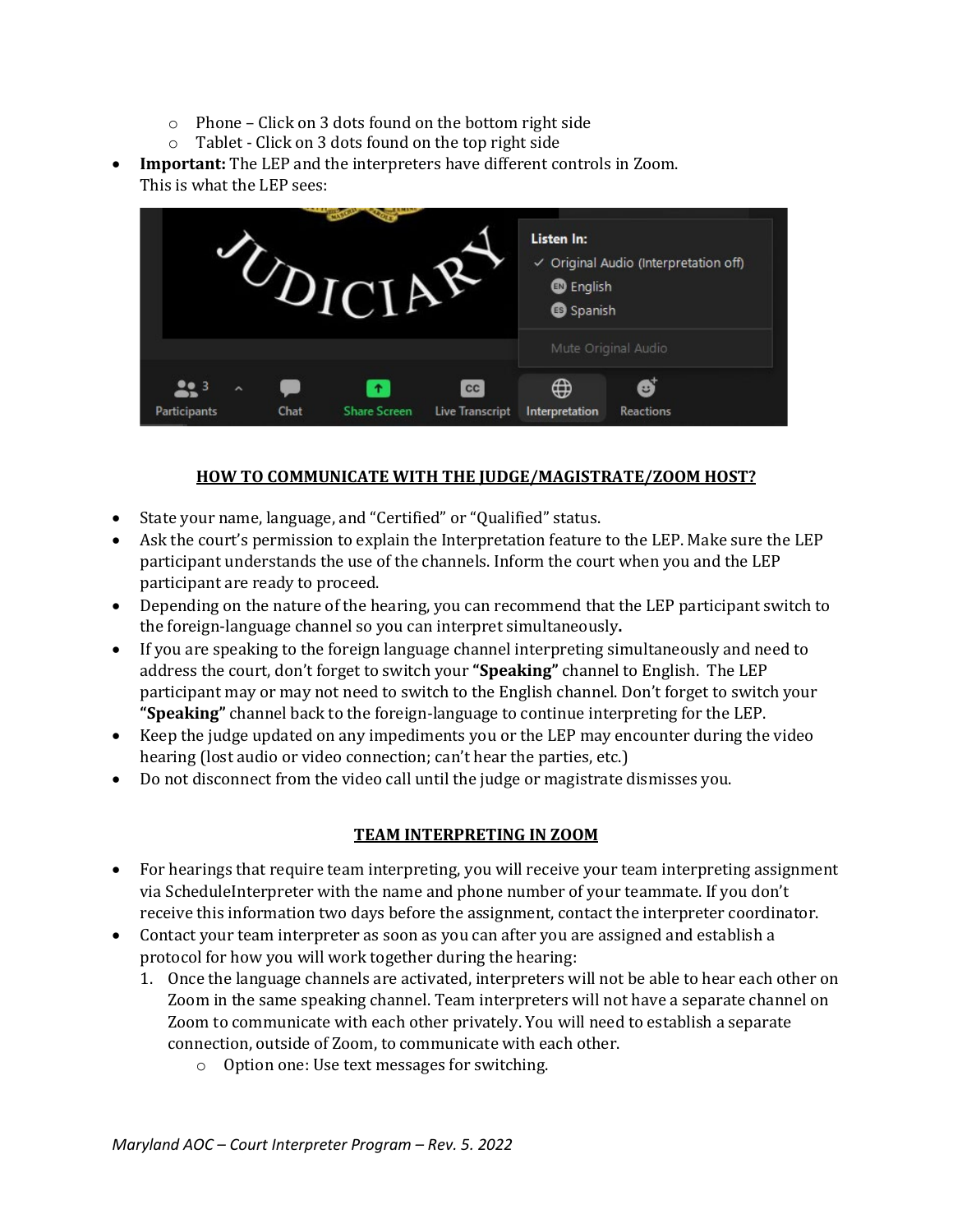- $\circ$  Option two: Use text messages plus audio (a regular phone call to your partner or a voice call through an app such as WhatsApp). Use earbuds for the phone and put the earbuds under your headset. This will allow you to hear your partner interpreting.
- o Option three: Use text messages, audio and video (a video call to your partner through an app such as WhatsApp). Use earbuds for your phone and put the earbuds under your headset. This will allow you to both see and hear your partner interpreting.
- 2. You should establish a rotation schedule before the hearing begins. It is recommended to switch every 30 minutes.
- 3. The passive interpreter will provide ongoing support to the active interpreter while the hearing is in progress.
- 4. During a recess, you should always maintain audio contact with the hearing.
- When the active interpreter is interpreting, the passive interpreter will have the microphone and video camera off. When it's time to switch, the passive interpreter will turn on the microphone and video camera to indicate they are ready to switch.

## **MULTIPLE LANGUAGES**

- You may be assigned to a hearing where interpreters in two or more languages are needed (for example, language A and language B).
- When an LEP witness who requires an interpreter in language A is called to testify, the LEP needs to switch to the English channel and testify in the English channel. Interpreter(s) of language A will choose English as both the **"Listening"** and **"Speaking"** channel and interpret in the consecutive mode.
- The LEP of language B still stays in language B channel. Interpreter(s) of language B will choose English for **"Listening**" and language B for **"Speaking"** and provide simultaneous interpretation in the language B channel.
- After the testimony concludes, the LEP of language A will switch back to language A channel. Interpreters of language A will choose English for **"Listening"** and language A for **"Speaking"** to provide simultaneous interpretation.

### **RELAY INTERPRETATION**

- Relay interpretation happens when it takes multiple steps for a language to be interpreted into English. For example, interpreters for the Mam language can only interpret Mam into Spanish. Therefore, a Spanish interpreter is also needed.
	- o Consecutive interpretation is recommended to ensure accuracy.
	- $\circ$  The interpretation feature will not be activated. For example, the LEP, the Mam interpreter, and the Spanish interpreter will all speak in the main session.